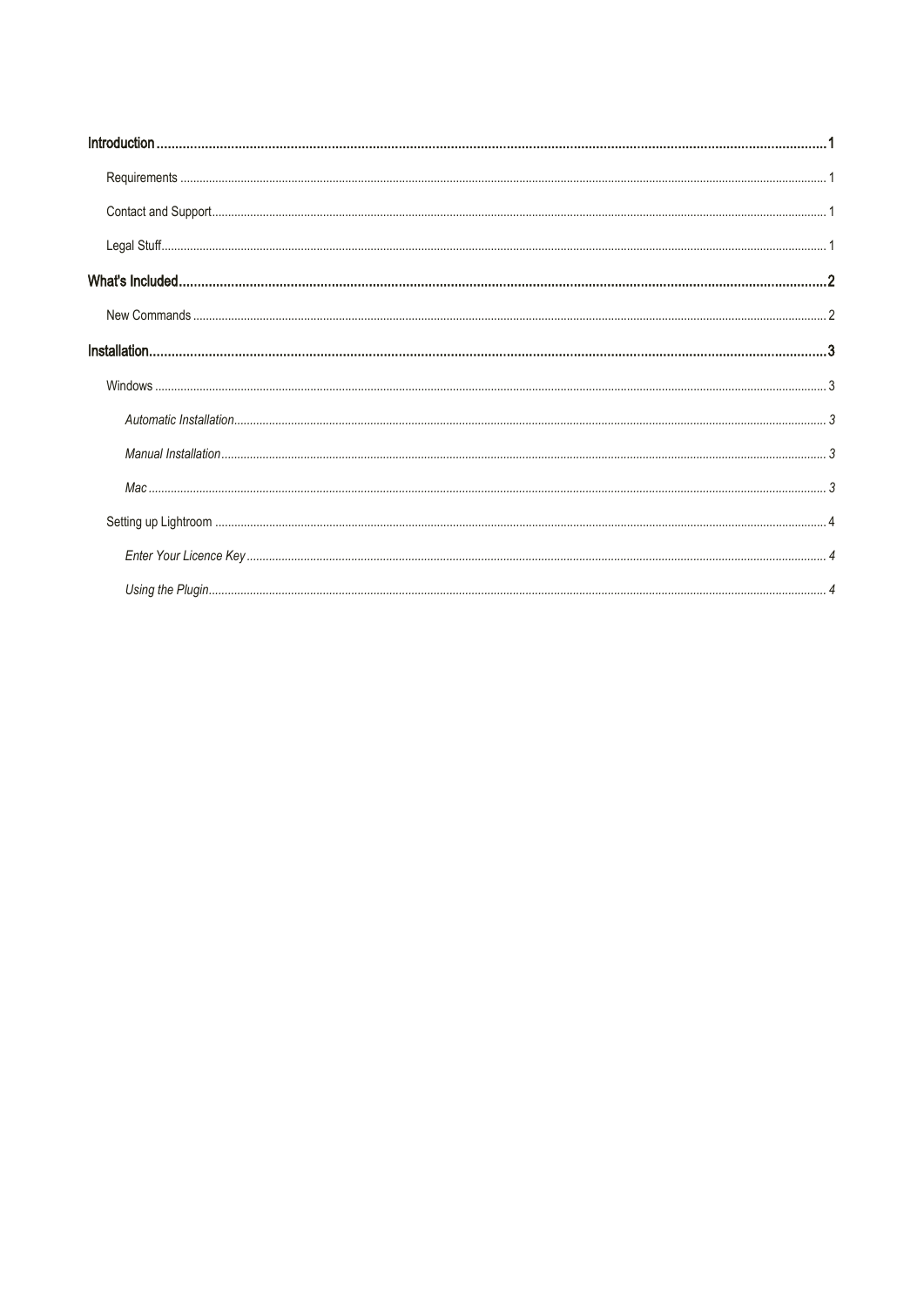#### *Cache Manager – Reference Manual*

# INTRODUCTION

This is a straightforward plug-in which will automatically delete old previews made by Lightroom when they are no longer needed, saving your disk space.

# REQUIREMENTS

- Lightroom 3 or newer, including CC versions.
- Mac or PC.

# CONTACT AND SUPPORT

You can get support or ask questions in the support desk. Please check the FAQ before contacting support, many common questions are already answered here.

<http://www.lightroom-plugins.com/support/index.php?/Lightroom/Troubleshooter/List>

<http://www.lightroom-plugins.com/faq.php>

# LEGAL STUFF

This plug-in is not specifically endorsed by Adobe Inc®.

The purpose of this plugin is to remove files. By installing the plugin you acknowledge that files are going to be removed. We can not be held responsible for the loss of any information as a result of this plugin's actions. It is installed in a 'safe' mode, where nothing will be erased until you explicitly tell it to.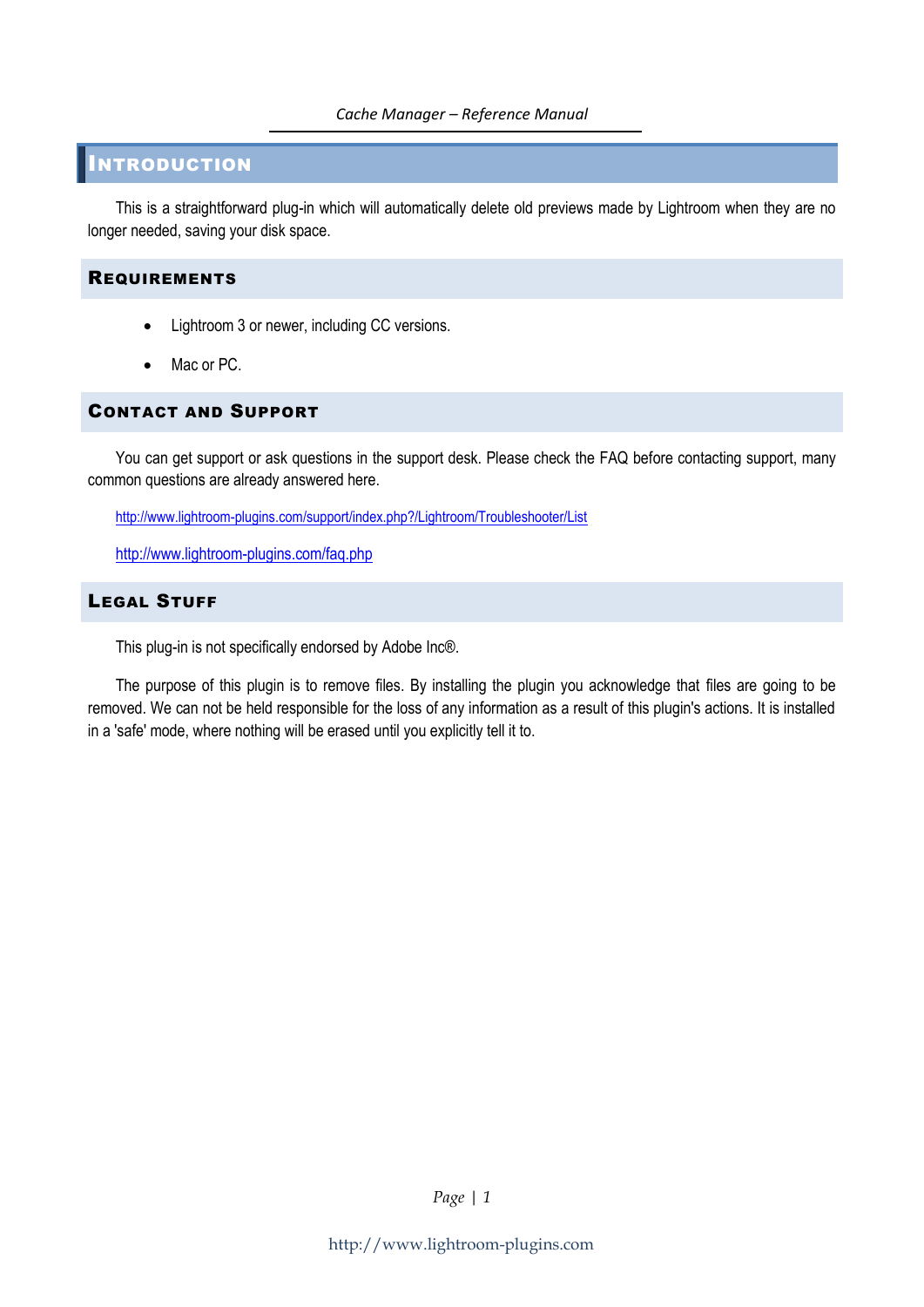# WHAT'S INCLUDED

# NEW COMMANDS

Two new commands have been added to the "File" menu in Lightroom:

#### CLEAN CACHE NOW

This removes any previews in this catalog's cache area which are no longer needed according to the rules you have set in the Plugin Manager.

It is exactly the same operation that happens when Lightroom starts up, when the plugin is set to run automatically.

# REVIEW CACHE

Scan the preview cache to see how big it is, and how much of it would be removed if the cleaner were to be run.

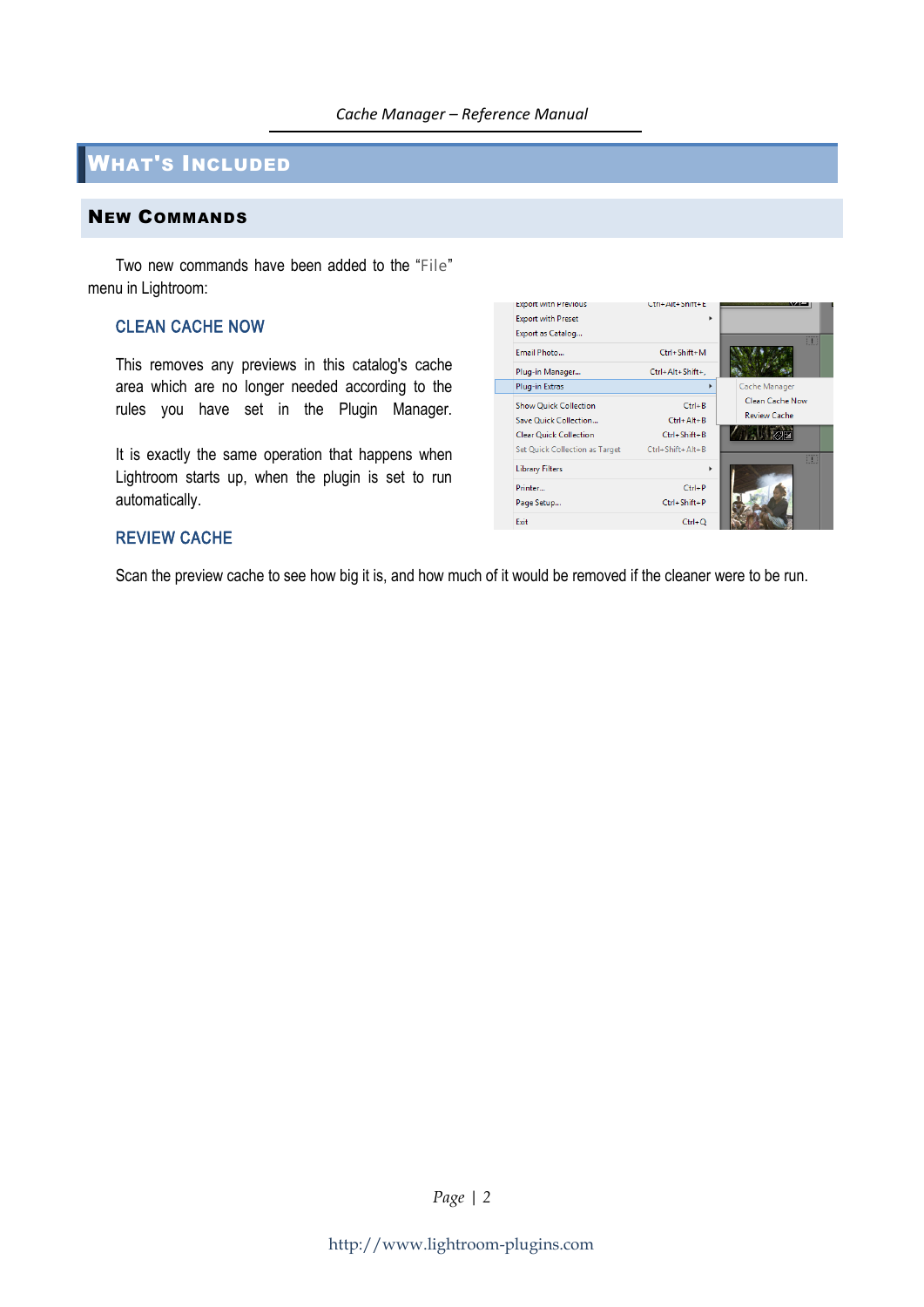#### *Cache Manager – Reference Manual*

# INSTALLATION

This plug-in doesn't add any new fields to your Lightroom database, but you will still be asked whether you want to upgrade your catalog when it is first installed. This is a necessary side-effect of the installation but, despite what Lightroom says, no changes are made.

#### WINDOWS

#### AUTOMATIC INSTALLATION

The easiest way to install on Windows is to use the MSI installer. Simply double-click and run through the prompts that appear.

#### MANUAL INSTALLATION

If you prefer to install manually, download the ZIP file instead of the MSI. When it has downloaded, follow the instructions below for installing on the Mac; the steps are identical on Windows.

#### **MAC**

- 1. Download the ZIP and extract it to your desktop. You should see a folder called "**CacheManager**" (Mac) or "**CacheManager.lrplugin**" (Windows), containing the plug-in.
- 2. Move this folder anywhere you like.
- 3. Open Lightroom's Plugin Manager from the File menu, and click the "Add" button at the bottom of the list.
- 4. Use the file dialog that appears to select the plugin (ending in **.lrplugin**).

Check that a plug-in called "Cache Manager" is shown as "Installed and running".

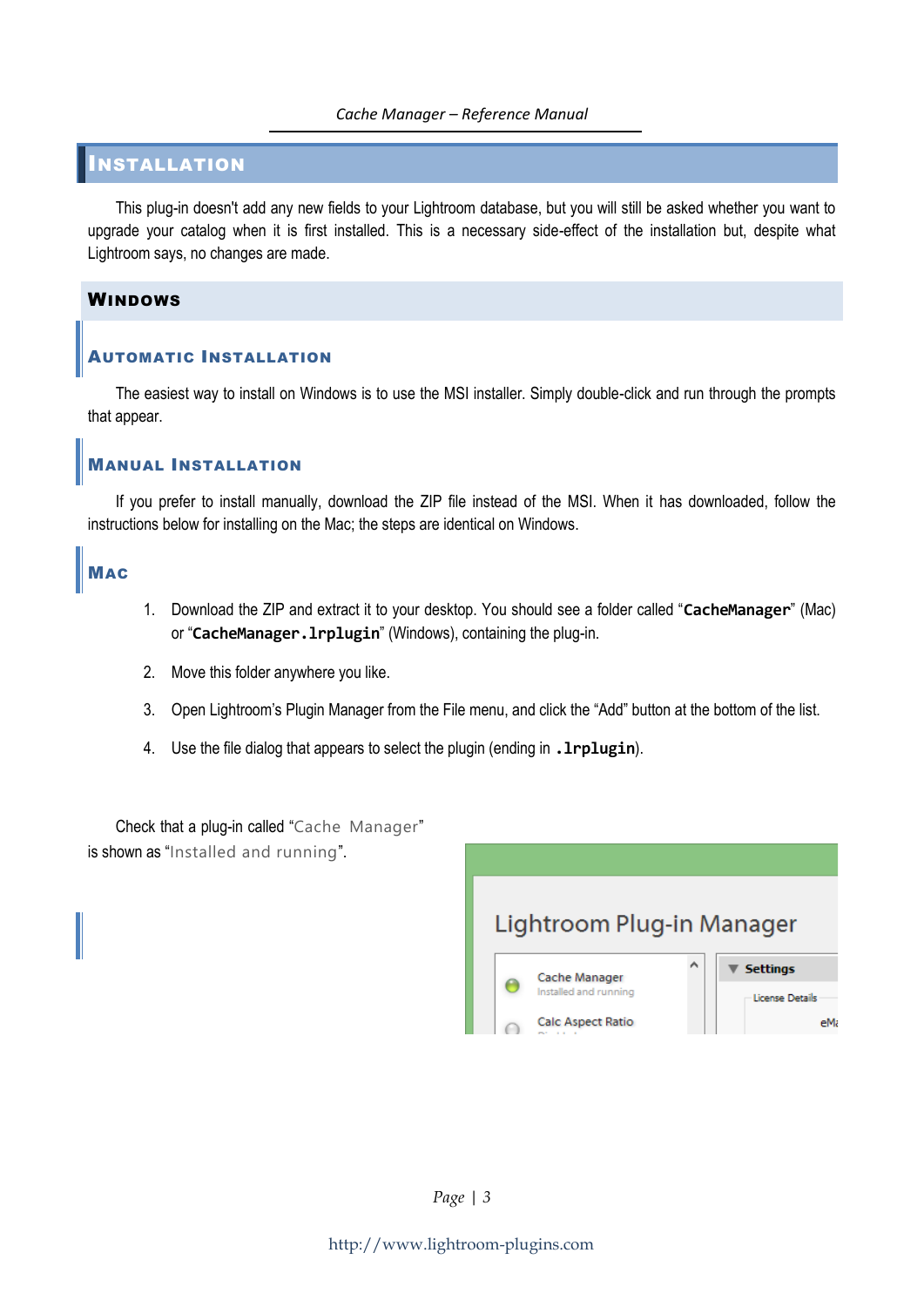#### SETTING UP LIGHTROOM

#### ENTER YOUR LICENCE KEY

If you have bought the plug-in, you should receive a licence key in an email. Without this, the plug-in will only show you how many previews it would remove instead of actually removing them. To enter the licence key, simply copy and paste it and your e-mail address from the email to the box in the Plugin Manager when the Cache Manager plugin is selected.

# USING THE PLUGIN

The plugin works silently in the background, there is no need to do anything after it is configured. By default, it is set to "Test" mode, where it will show you what would be removed but will not actually remove anything. This is to avoid having anything deleted that you may want to keep.

Before it is used for the first time you will need to set some options in the Plugin Manager.

| <b>Online Update Check</b>            |       |      |              |  |  |
|---------------------------------------|-------|------|--------------|--|--|
| <b>Settings</b>                       |       |      |              |  |  |
| <b>Restrict to Size</b>               | 10000 | MB   | ◡            |  |  |
| Restrict by Age                       | 179   | Days |              |  |  |
| Delete on Start                       | Daily | v    |              |  |  |
| Test Mode (Report only, don't delete) |       |      | Use Trashcan |  |  |
| <b>Status</b>                         |       |      |              |  |  |

Lightroom preview files are stored in a specific folder alongside the catalog itself. This folder is identified by the plugin automatically and scanned for previews, in date order from the oldest to the newest.

If the date of a preview file is older than the limit you give in the dialog above, it is marked to be deleted.

After previews have been removed based on their age, more previews are removed starting from the oldest until the "Restrict to Size" target is met.

You can tell Lightroom to ignore one setting or the other using the checkboxes to the right of each option. Clearly if both of these are set to "off" then nothing will be removed.

The "Test Mode" checkbox tells the plugin to only report what would be deleted, but not to actually delete anything. This affects both the automatic removal on startup *and* the "Clean Cache Now" command on the File menu.

"Use Trashcan" chooses whether to delete files immediately, or to move them to the computer's Trashcan. Since Lightroom will always simply regenerate a preview if it finds it missing, it is not normally necessary to use the trashcan.